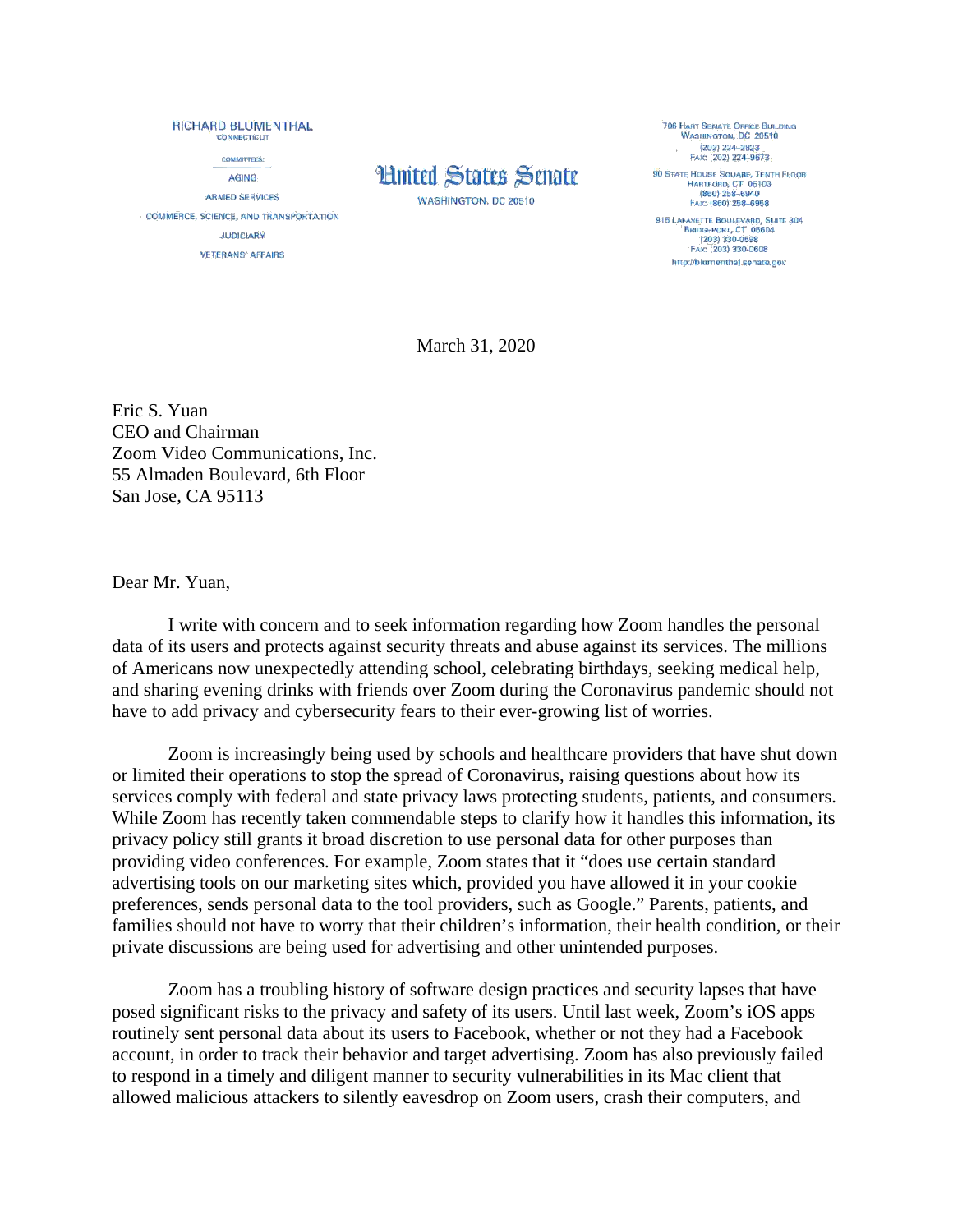install unwanted programs. When Zoom did issue an initial fix, that patch did not fully resolve the vulnerability, requiring Apple to step in to protect its users.

Moreover, Zoom has not fully addressed pressing questions about how it protects users from intrusions and abuse. Colleges, children's groups, and others have reported alarming campaigns of harassment from uninvited intruders, called "Zoombombing," hijacking and disrupting meetings, including anti-Semitic attacks against a Massachusetts Jewish student organization. Additionally, despite claims in security white papers and advertisements that Zoom offers end-to-end encryption for its meetings, technical analysis from The Intercept found that it does not protect the privacy of communications using this form of encryption. Zoom users deserve clear and correct answers about how it protects the safety of its users and meetings.

Given the sensitivity of its services and the role of Zoom in our lives during the Coronavirus pandemic, I respectfully request a written response to the following questions by April 14, 2020:

- 1. What personal data and session information does Zoom collect and retain from Zoom users and video conferences? What does Zoom share with third parties, such as the marketing partners described in its privacy policy? Please provide the list of the marketing partners that are provided personal data and specific types of information.
- 2. Has Zoom made the privacy rights guaranteed under the California Consumer Privacy Act (CCPA) and the E.U.'s General Data Protection Regulation (GDPR) available to all American users?
- 3. What parental consent requirements, limitations on data collection, data access features, and other safeguards are provided under the Zoom for Education service? What steps has Zoom taken to ensure that schools use its Zoom for Education service, rather than the consumer version? How can parents and guardians exercise privacy rights for their children with Zoom for Education?
- 4. Does Zoom provide end-to-end encryption, as the term is commonly understood by cybersecurity experts, for video conferences? Please describe when end-to-end encryption is available for users and how this personal data is encrypted.
- 5. What measures has Zoom put into place to detect and prevent Zoombombing intrusions and abuse targeting Zoom meetings? What are the policies governing such abusive behavior, what detection mechanisms are in place, how can users report abusive intrusions, and how quickly does Zoom respond to such incidents?
- 6. What contact information, bug bounties, and other procedures does Zoom maintain to receive reports and information about security vulnerabilities?